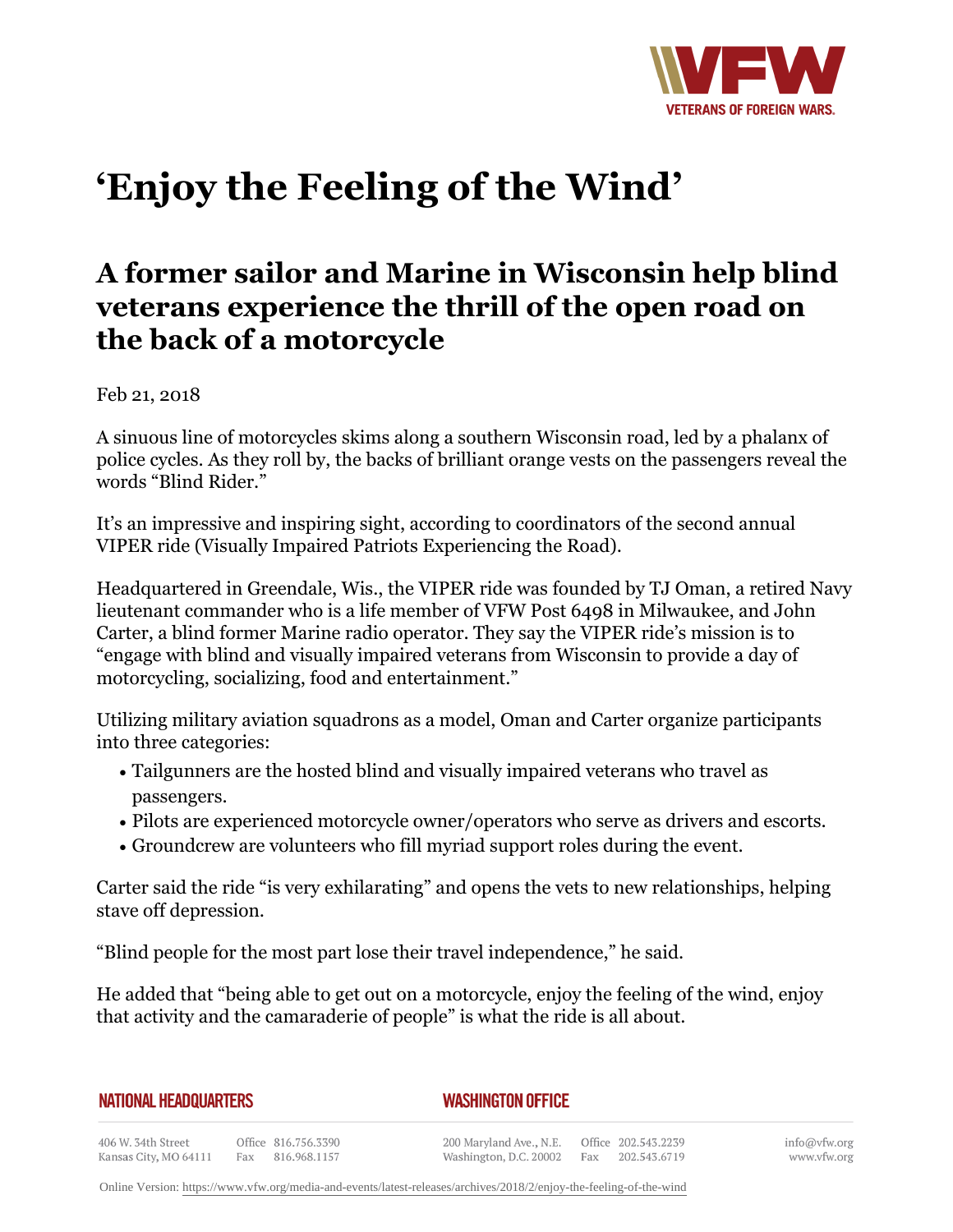Testimonials like Carter's suggest that the VIPER ride can improve a blinded vet's mental health. Results of a May 2013 National Institutes of Health study published in the Journal of the American Medical Association drew a direct link between functional vision loss and depression in adults older than 20 years old. It provided further evidence that visually impaired vets can have a propensity for isolation and spiraling depression.

In 2017, VA counted 129,491 legally blind and 1,015,595 "low vision" veterans enrolled in its health care system.

## **'Waves' of Hills and Valleys**

On the morning of the August 2017 ride, warm greetings and a continental breakfast welcomed the blind vets at the staging pavilion on the grounds of the Clement J. Zablocki VA Medical Center in Milwaukee. At sign-in, each rider received a helmet, a high-visibility safety vest and a lanyard with his or her name and emergency contact information. After food and coffee, Tailgunners paired with their Pilots, mounted up and were ready to roll.

Upon leaving the VA in the morning, the cyclists passed a saluting Marine. They passed another as they departed the midway point for the return journey.

Motor-patrolmen from state and county police agencies escorted the ride, stopping and controlling all traffic for total right-of-way passage the entire length of the trek.

The 100-mile trip roamed country roads leading to the midway stop in rural East Troy, Wis., about 40 miles southwest of Milwaukee. While there, the riders and crew enjoyed food, fellowship and live music. Scores of people, including Boy, Girl and Cub Scouts, lined the road and parking lot clapping and cheering the riders into their rest and food stop.

At lunch, one of the vets gave a grin and related his favorite part of the ride — the undulating sensation of going up and down "waves" of hills and valleys.

Donald Simms, of VFW Post 2923, in Milwaukee, Wis., served two tours of duty as a Marine in Vietnam. He spoke slowly and carefully about his experiences, both in Vietnam and on the VIPER ride.

"I got some shrapnel in my stomach," he answered when asked if he was wounded in service. "But I saw guys dying and losing limbs and such on Hill 54. Mine was just a scratch compared. I never reported it."

Then his face lit up as he said, "I'm amazed at how nice everyone is here, at all the attention being paid to us. We're being treated like such special people."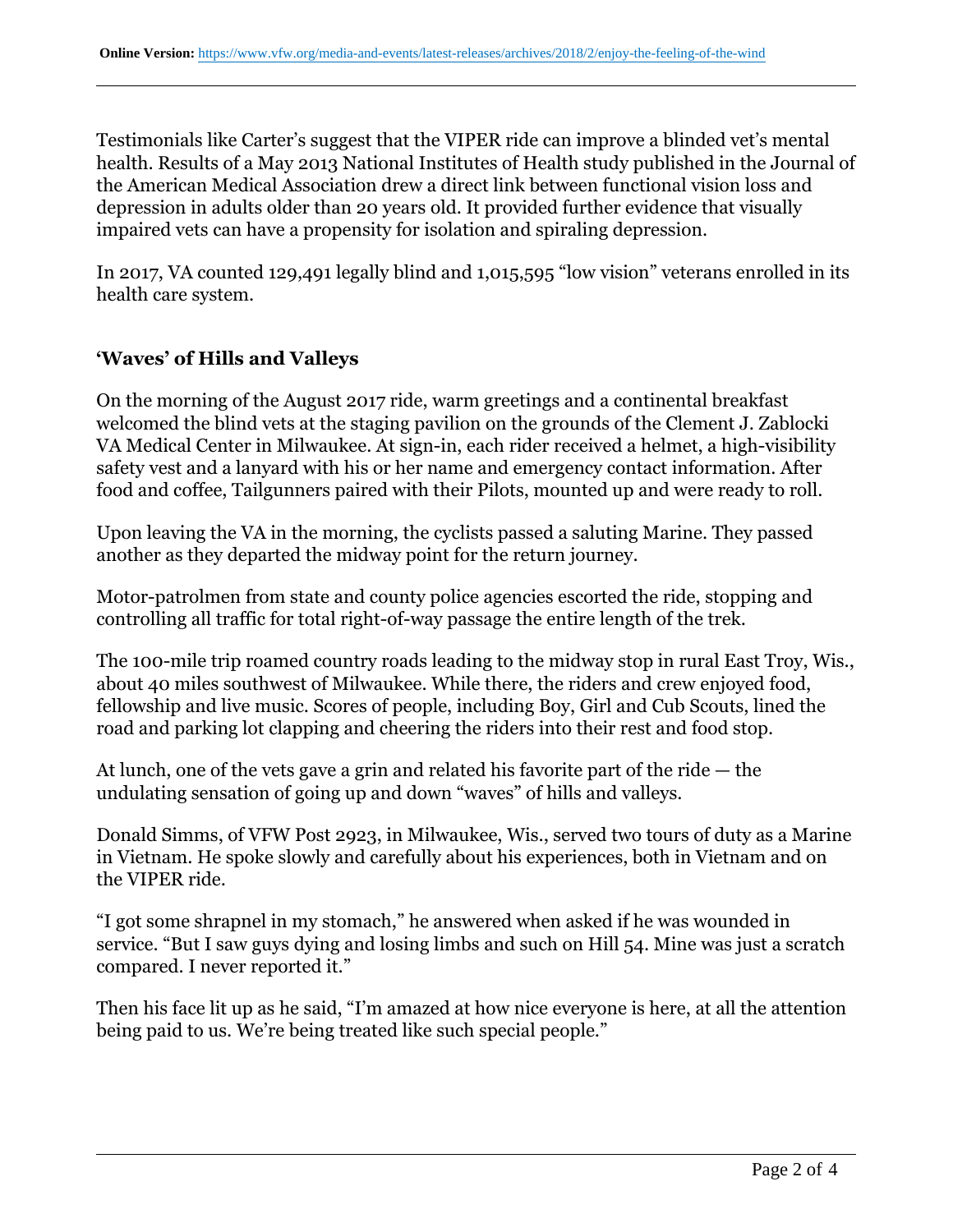Indeed, everyone present gave constant attention to all the vets, both while they were on cycles and on the ground.

## **Big Plans for 2018**

Glenn Rapanos attended the 2017 VIPER ride as a first-time Pilot. As a sailor, he served aboard the USS Shasta from November 1990 to June 1991 in the Persian Gulf as part of the USS Ranger battle group.

Rapanos first heard of the VIPER ride at VFW Post 4308 in Lake Villa, Ill., where he is a life member. He works at Naval Station Great Lakes and volunteered for the ride with three of his buddies from the 2nd Brigade motorcycle group.

Before this year's ride, Rapanos' Tail-gunner had requested a "comfortable" motorcycle. The 6-foot-4-inch Rapanos accommodated his guest with what he calls a "full-bagger" bike.

"The only thing my Tailgunner is missing is the remote control for the TV," Rapanos joked.

A veteran of many motorcycle runs, he spoke glowingly of his experience on the VIPER ride. Rapanos said it's the first time he's been a part of a ride that had a practice run for the drivers in the weeks beforehand.

To avoid any potential problems during the actual run, Oman said he and his crew worked tirelessly for a full year prior to the ride to make that seamlessness happen.

After two consecutive, successful events and passionate participant feedback, the VIPER team is planning to expand the 2018 ride. They want to include veterans with other disabilities — such as traumatic brain injuries and amputations — who are physically unable to ride a motorcycle. Oman also is in discussions to expand the VIPER ride to other parts of the country.

At the 2017 ride, James Widmer, 91, an Army vet of the 77th Infantry Division who said he spent time on Okinawa in WWII, was recognized as the oldest Tail-gunner. Army vet Mike Kanitsch traveled the farthest to get to the event. He rode a Greyhound bus for 43 hours from Mesa, Ariz., to be part of it.

At the midway lunch, Rapanos talked about his gratitude for everything being done for vets through the VIPER ride. Then, scanning across his fellow veterans as the live music revved up, he added, "We're veterans 365 days out of the year, not just Veterans Day and Memorial Day. We're veterans every day of our lives."